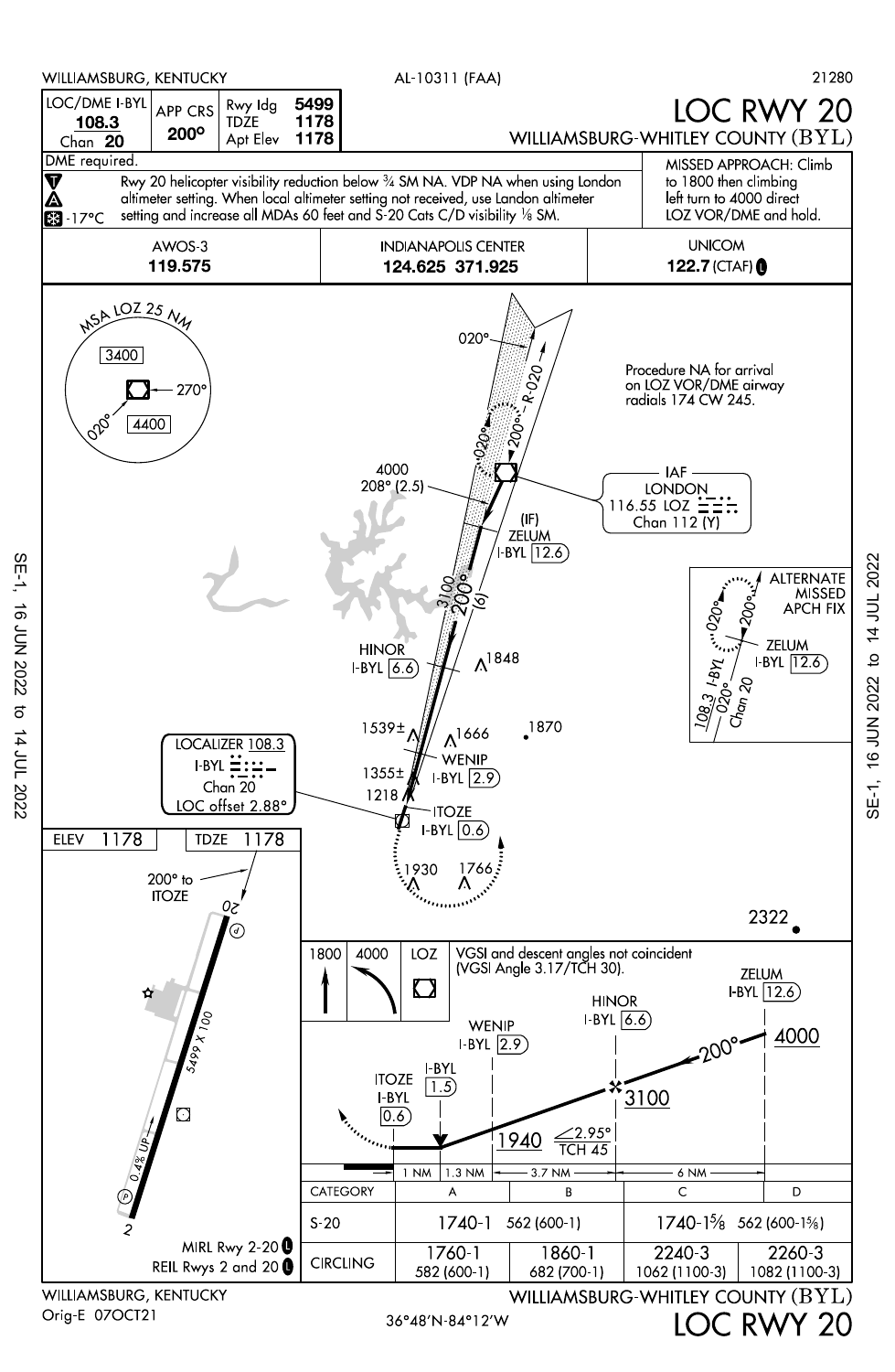

to 14 JUL 2022 SE-1, 16 JUN 2022

SE-1,

16 JUN 2022

14 JUL 2022

36°48'N 84°12'W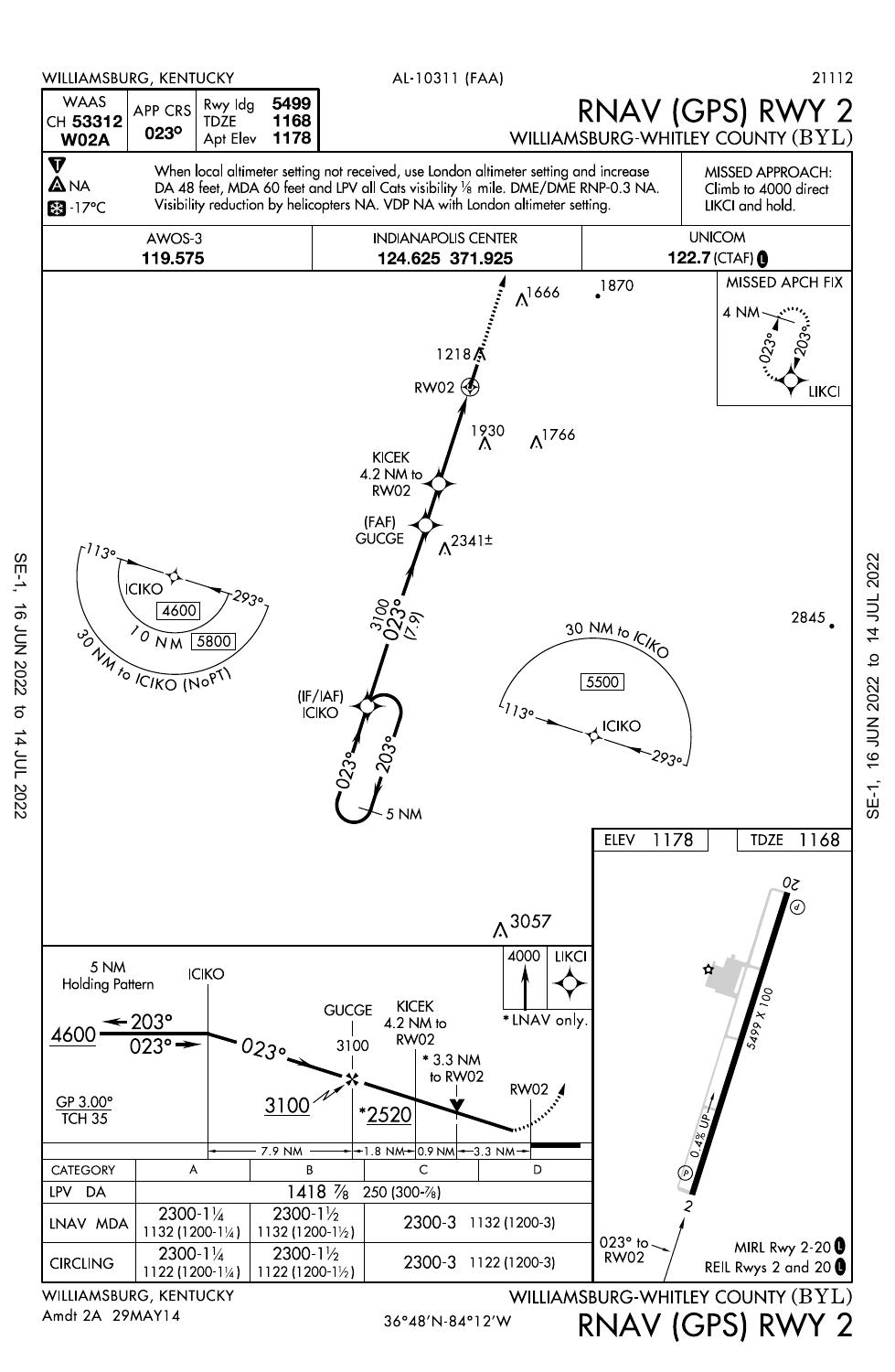

SE-1, 16 JUN 2022 to 14 JUL 2022

 $\overline{c}$ 

14 JUL 2022

**16 JUN 2022** 

 $SE-1$ 

SE-1, 16 JUN 2022 to 14 JUL 2022 SE-1, 16 JUN 2022 to 14 JUL 2022

RNAV (GPS) RWY 20